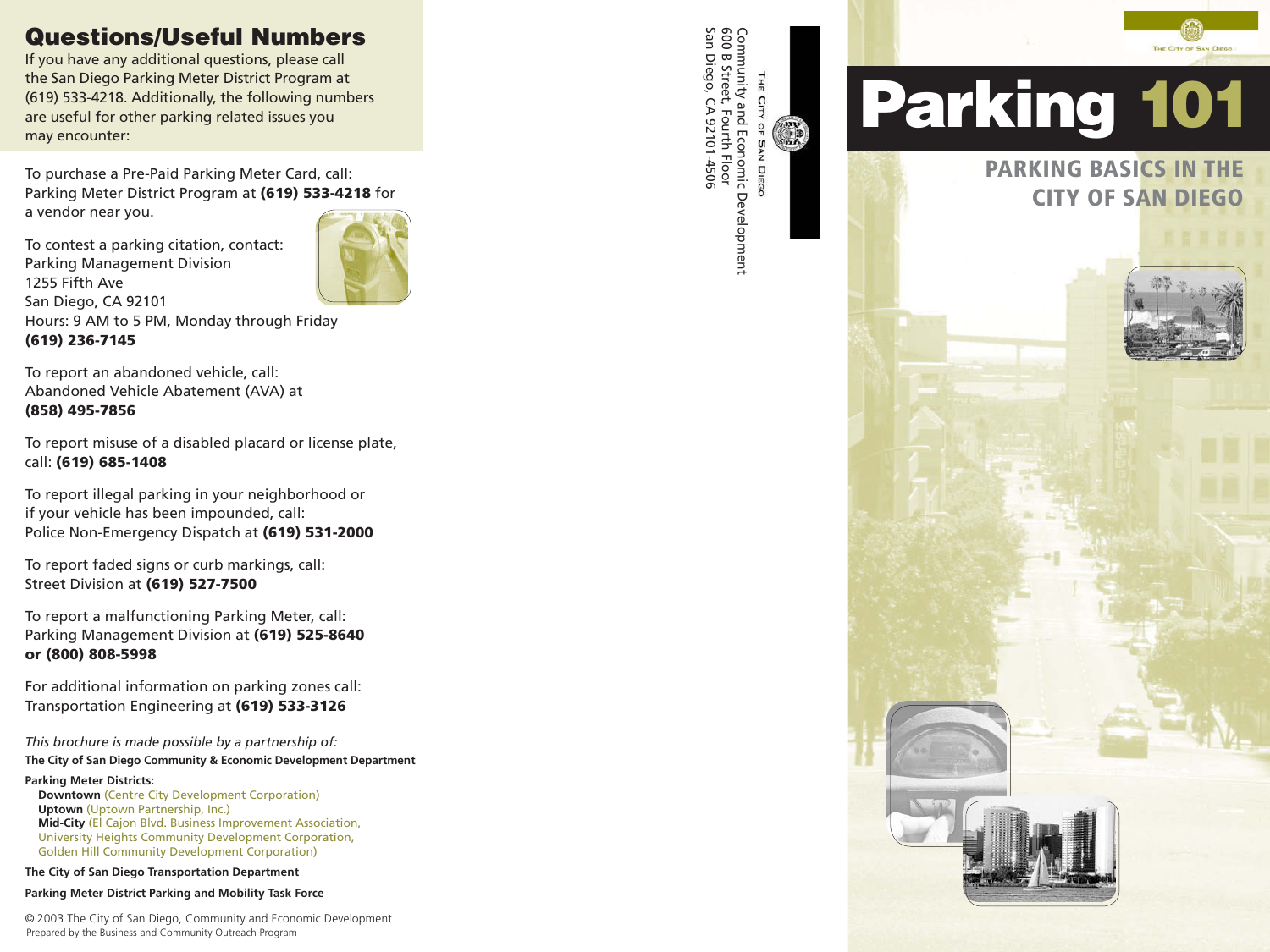# **Parking 10**

**PARKING BASICS IN THE CITY OF SAN DIEGO** 



The City of San Diego's parking regulations

help maximize available parking, maintain traffic flow and enhance public safety. These regulations complement the City's commitment to promote a quality living environment for residents and visitors.



*www.sandiego.gov*

# **General Rules**

Following are some of the basic rules for parking on San Diego streets. These parking provisions apply whether or not there are signs or curb markings present and violation of these rules can result in a parking ticket.

#### **DO NOT PARK …**

- in intersections and crosswalks, or on sidewalks and parkways.
- in a center median strip, unless signs are posted permitting parking.
- within 15 feet of a fire station driveway or fire hydrant.
- blocking any driveway.
- on the roadway side of a parked vehicle (double-parking).
- in a bus stop, in a tunnel, upon a bridge (unless otherwise posted).
- for more than 72 hours in any one spot without moving your vehicle.
- in an alley, except for the purpose of unloading goods or passengers, unless the alley is specifically designated as an "alley parking zone."

• a heavy-duty commercial vehicle in a residential area, unless the vehicle is loading or

wwm



- unloading goods or has a service call in the immediate vicinity. • an unattached semi-trailer on any street,
- except for trailers used for carrying personal property or for recreational purposes.
- in any other such manner that obstructs the free use of the street.

#### Your vehicle may be **impounded** if:

- parked on a City street and found to have five or more outstanding citations.
- the vehicle registration is expired over six (6) months.
- parked in a carpool lane.
- parked during a **"No Stopping/Tow Away"**  time (in designated commuter lanes, for example).
- in violation of any parking regulations listed in this brochure, particularly if the vehicle causes a safety issue.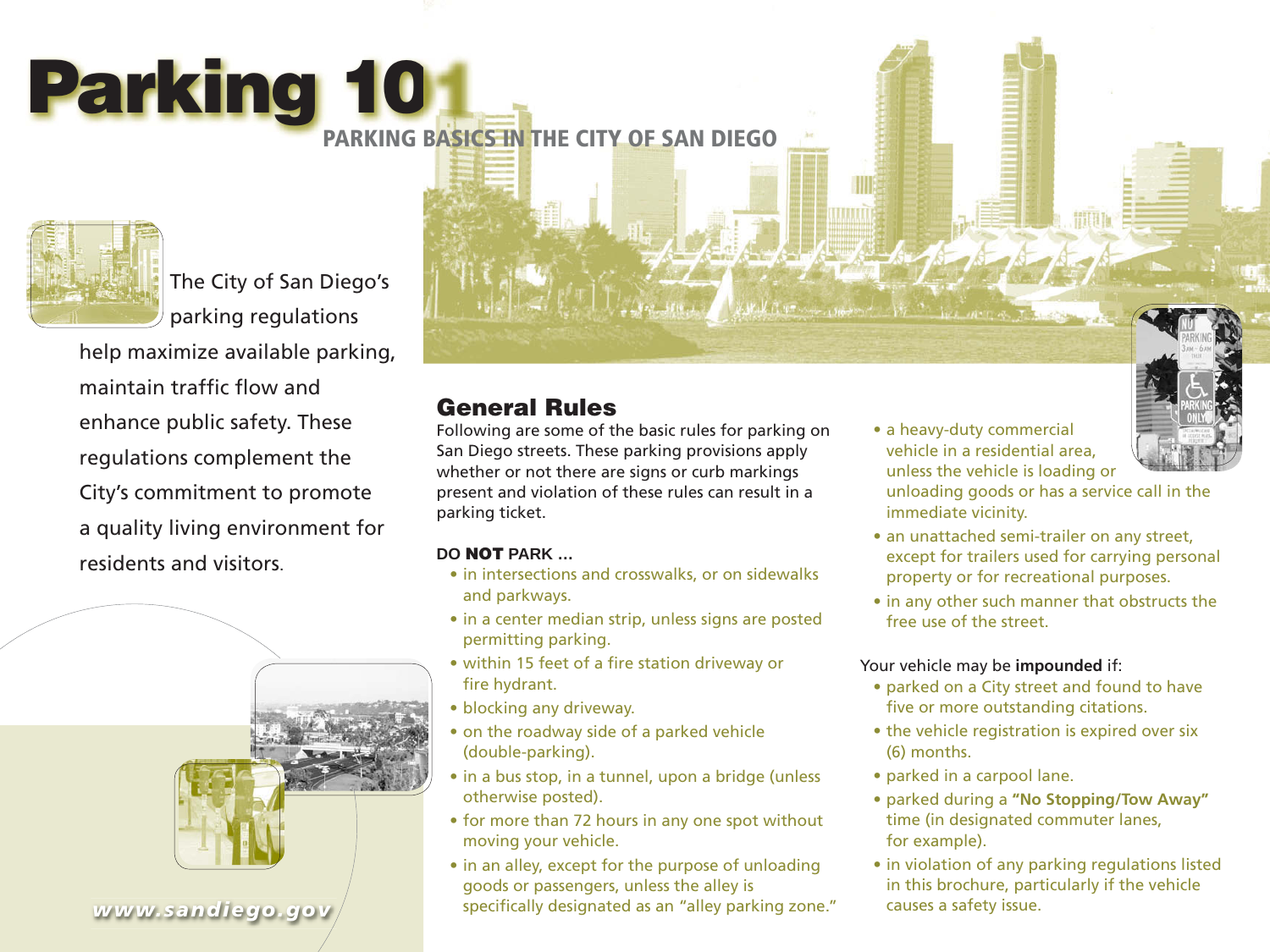# **Parking Zones**

Parking zones throughout San Diego feature color coordinated curbs and/or signs to help drivers quickly identify parking rules for the area. The following list identifies parking zone colors and the rules that pertain to each zone.



**NO PARKING/NO STOPPING ZONES** A red curb means, "no stopping

any time." When signs are used in place of a red curb, the prohibition is in effect on the days and times specified on the sign. If ANY part of your vehicle extends into a RED zone, you may be ticketed.



## **PASSENGER LOADING ZONES**

Vehicles are allowed to stop for the purpose of loading or unloading passengers. The time limit is three minutes, or ten minutes in front of a hotel. Passenger loading zones are in effect 24 hours a day, 7 days a week, unless otherwise posted.

# **Blue**

#### **DISABLED PERSONS PARKING ZONES**

Vehicles displaying a distinguishing placard or license plate issued to disabled persons by the California Department of Motor Vehicles may park in this zone. Out of state and/ or out of country placards are also honored. If you have a disabled placard or license plate, you can also park at green curbs or in timelimit zones with no time restriction and at metered parking spaces for free and with no time restriction. Additionally, parking in the blue crosshatch area designated for wheelchair lifts is prohibited and subject to a fine.



#### **COMMERCIAL LOADING ZONES**

Trucks and commercial vehicles are permitted to stop for 20 minutes to load or unload goods. Passenger vehicles may also stop for three minutes to load or unload passengers. Commercial loading zones are in effect between 6:00 AM and 6:00 PM, Sundays and City holidays excepted, unless otherwise posted.



#### **SHORT-TERM TIME LIMIT PARKING ZONES**

Parking is limited to the timeperiod stenciled on the curb or posted on a sign. In most cases, the time limit is either 15 or 30 minutes. Short-term time limit parking zones are in effect 8:00 AM to 6:00 PM, Sundays and City holidays excepted, unless otherwise posted.



#### **ONE-HOUR AND TWO-HOUR TIME LIMIT PARKING ZONES**

Time limit parking zones are designated by signs. These zones are in effect 8:00 AM to 6:00 PM, Sundays and City holidays excepted, unless otherwise posted.

#### **"Change" for the Better!**

A portion of revenue collected by parking meters located in several San Diego urban neighborhoods is reinvested to address parking shortages, including new parking garages, street and sidewalk improvements to increase parking availablility and wayfinding signs for off-street parking.